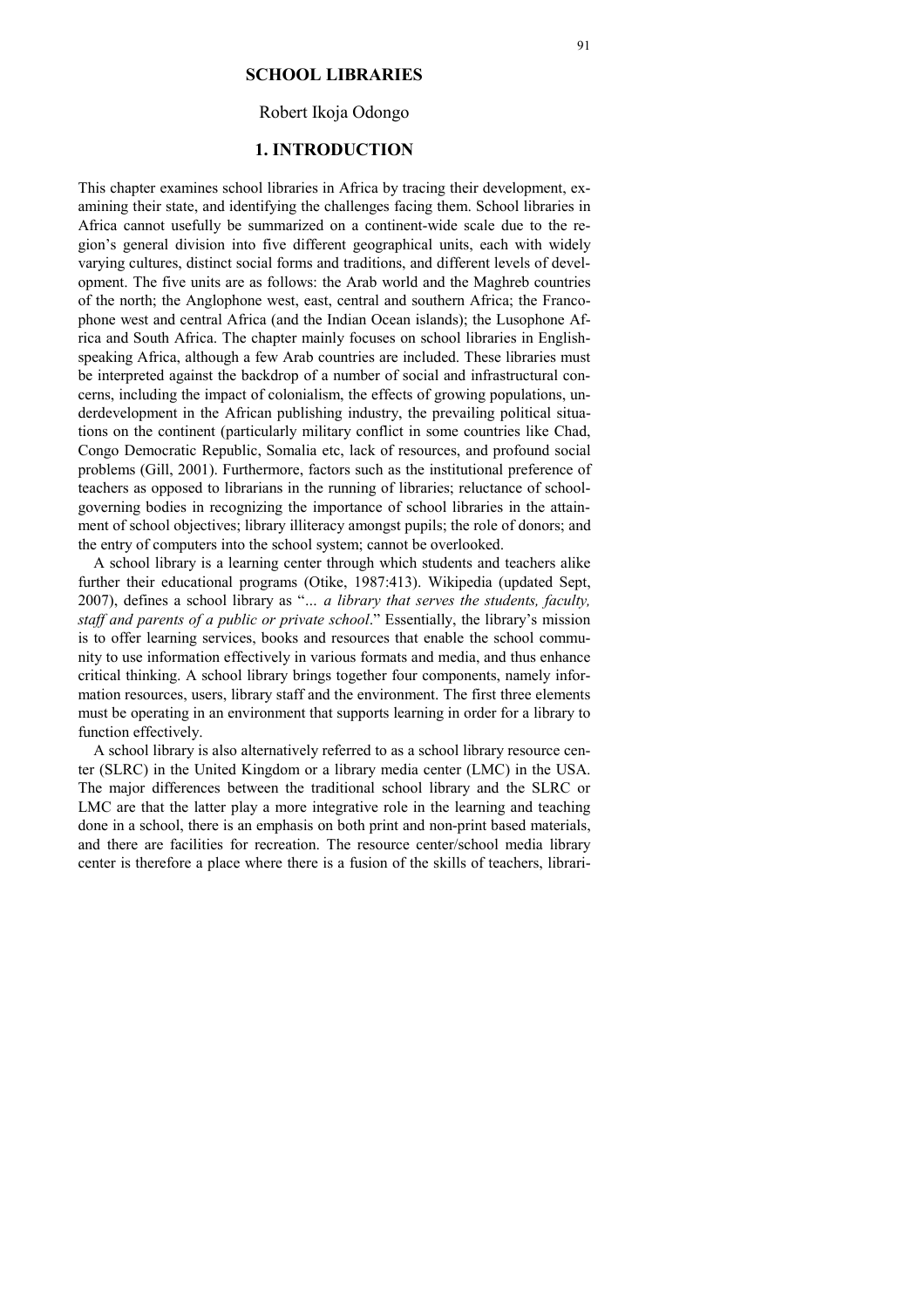ans, audiovisual experts and technicians. The school library/media center is a generic term for the different types of libraries identified by the level of education or grades, i.e. secondary (senior or junior, or high school), primary and elementary or kindergarten**.** 

#### **1.2 School library standards**

In order to achieve the school library's objectives, schools are expected to either implement or to already have a school library policy. Besides the policy, standards have been set up by national departments of education, educational accrediting agencies, library associations and the International Federation of Library Associations and Institutions, and the United Nations Educational, Scientific and Cultural Organization (IFLA/UNESCO) to guide school managers. Standards are specific and quantitative statements that act as guidelines for institutions to follow in the establishment, maintenance and management of school libraries. For instance, schools in various enrolment brackets have requirements laid down to cover the number of books on shelves, seating capacity, technical organization and budgetary allocation. IFLA/UNESCO standards provide a general idea of what individual countries should have and do. These standards specify that the school library should provide information and ideas that allow individuals to function successfully in today's information and knowledge-based society. The school library should equip students with life-long learning skills and assist with the development of thought processes that will enable them to live as responsible citizens. It should link with other library and information networks in keeping with the principles found in the UNESCO Public Library Manifesto. Its staff should promote the use of books and other information resources, and its library services must be provided equally to all members of the school community, regardless of age, race, gender, religion, nationality, language, or professional or social status. Special services and materials must be provided for those who are unable to use mainstream library services and materials such as the blind pupils.

## **2. STATE OF SCHOOL LIBRARIES IN AFRICA**

A review of literature has shown that school libraries appear to play a very limited role in Africa in the light of how many amount to no more than shelves of outdated and worn-out material, nominally supervised by teachers who are too busy, disinterested, or ill-paid to pay much attention (Olden, 1995:127). Rosenberg (2002) reinforced this, and argued that the early promise of libraries has not been fulfilled in Africa. For instance, the activities of libraries in countries such as Ghana, Tanzania, Kenya and Uganda have declined significantly from when they were first established. Through his study in Tanzania, Ilomo (1985) concluded that financial limitation was the main obstacle, although this reason is often used to disguise the existence of other crucial factors. He noted that the availability of financing did not necessarily mean that it would be channeled to the development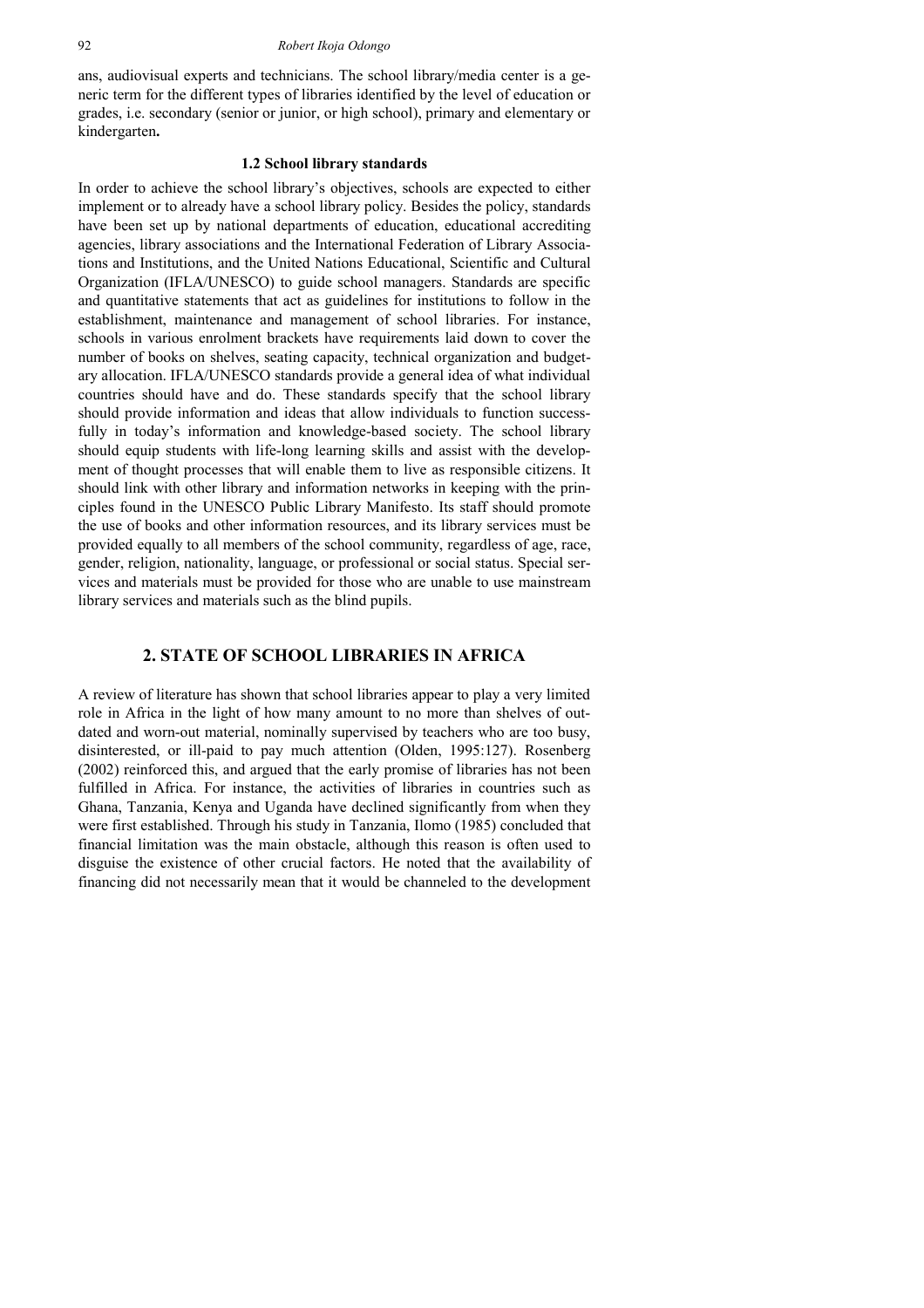financing did not necessarily mean that it would be channeled to the development of school libraries. Nigeria in the 80s is an example, because despite being rich with oil money during that period, libraries in schools continued to decline. Buildings and other facilities were not maintained, shelves were either empty or, full of irrelevant materials; funding was inadequate, and the percentage of the population using the services was negligible. This is more or less still true – albeit at different levels in different countries such as Uganda for all libraries in the public sector. In her study focusing specifically on school libraries, Rosenberg (1998) found that the school library systems set up during independence are no longer active. The most immediate cause of this loss appears to be that libraries are no longer adequately financed by their parent bodies or institutions because the institutional budget covers only the cost of staff salaries and basic building maintenance. The libraries are therefore highly dependant on external assistance. Donations can provide between 90 percent and 100 percent of all acquisitions (Rosenberg, 2002:10). Rosenberg concluded that for young people who constitute the majority of Africa's population, this is nothing short of tragic.

Similarly in Ghana's case, Alemna (1990) found that school libraries still faced a myriad of problems and that they were not being solved by School and College Division (SCD) of the Ministry of Education. School libraries were deteriorating because of lack of government attention and low interest from administrators. In an unpublished paper (Alemna, 1996 in Rosenberg, 1998), the author argued on the overall lack of impact, saying that the official interest in libraries was "cool and casual", rather than active and sustained. This lack of commitment by government and lack of interest by school principals and heads had been the main reason behind why standards (neither those laid down in the 1972 *Manual for School Libraries in Ghana*, nor those proposed by Alemna in 1993) had still not been adopted, legislation had yet to be introduced, and why monies allocated to libraries were often diverted to meet other ends. There were no specific training requirements for school librarians in Ghana at least by 1996. The resulting use of unqualified staff led to poor services and libraries did not add to the quality of education offered in the schools. In 1994, Alemna lamented that no one appeared to be in a position to give any clear indication as to whether the growth of organized library services in schools had any impact on the poor reading habits of school leavers – which was the key reason for setting up SCD. He argued that even the introduction of a new educational system in Ghana in 1986 – one that demanded a greater use of books and libraries – did not result in more support for SCD and its role in developing school libraries. It is highly likely that the same status quo remains to this day taking into consideration that any change in the school library development would require massive capital inputs and commitment by school boards of governors and teachers. No spectacular change in this direction has been reported lately.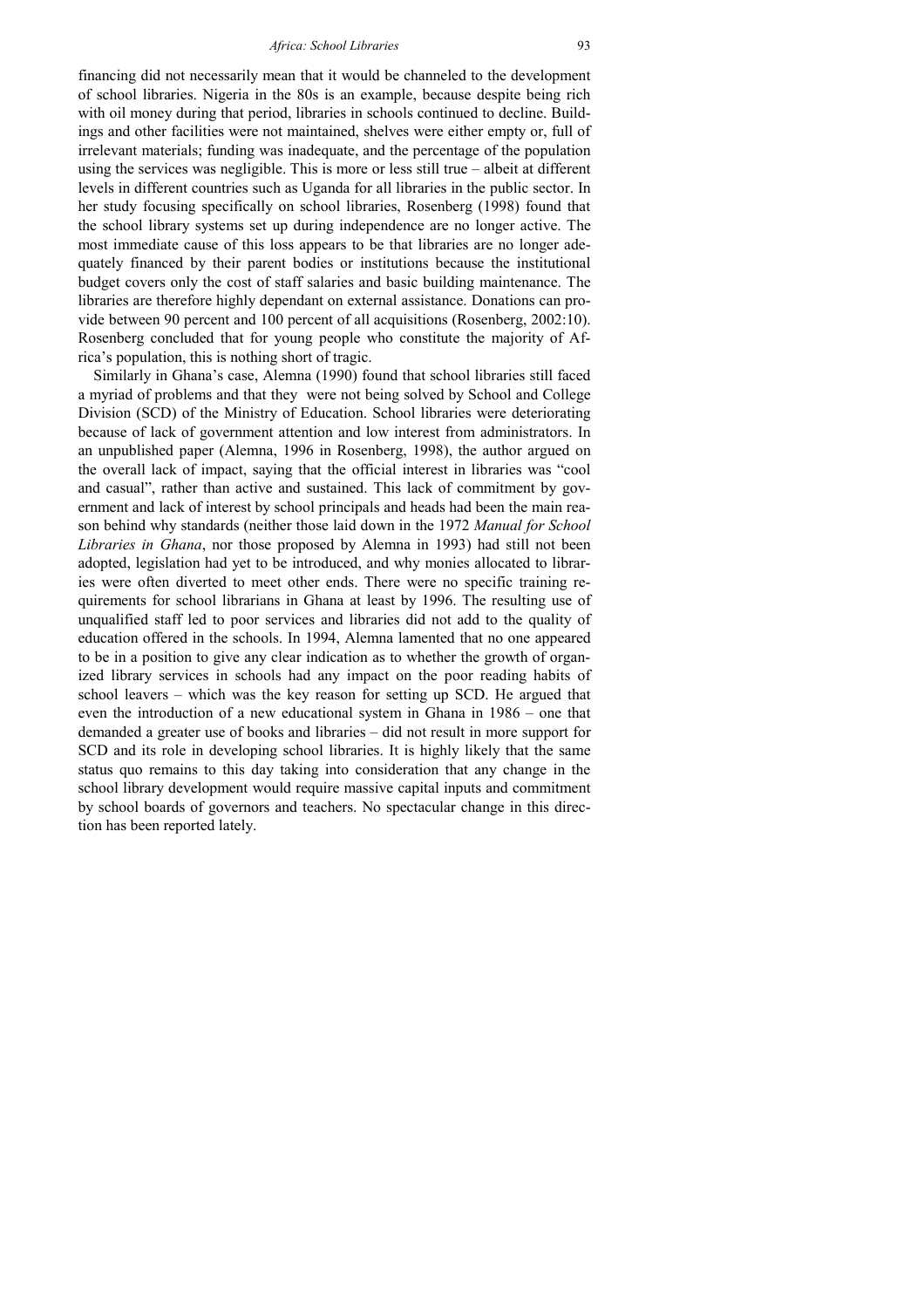#### 94 *Robert Ikoja Odongo*

In this paragraph, I examine the Libyan school libraries. In Libya, the majority of school libraries are not entirely satisfactory. Lack of progress has been caused by a shortage of competent staff with adequate training, experience and/or knowledge. The lack of buildings specifically designed to serve as libraries is also a major obstacle blocking service delivery. Other reasons include lack of awareness on the part of the principals and administrators of the basic scientific and cultural role of the school library, and the lack of trained persons to select suitable books and other materials such as films, microfilms, slides etc. It is reported that there are also problems with cataloguing, classification and providing reader advice.

In the previous section the state of school libraries in Libya was described briefly. In this section school libraries in Mali are examined. The Malian state of school libraries, according to Sidibe (1998), is that the existing libraries are fairly equipped. The librarians (all teachers) manning them have all been through a training course. But the libraries struggle with the poverty of their collections, as books and reading materials require money. Lack of funds has resulted in: the libraries being almost totally dependent on external aid and gifts of books and materials; no suitable premises to house libraries are available as most books are stored in cupboards and in classrooms; and most importantly, the absence of a national documentation policy. Absence of policy means that problems libraries face cannot be effectively addressed because it is always in policy that power to raise and spend money or funds are included. In order to remedy these problems, Sidibe suggests that his government considers equipping each library with an autonomous budget; incorporating a library in the architectural design of every future school; ensuring the further training of librarians in general, and teacher-librarians in particular; and preparing a national documentation policy that should involve the population in its planning.

In this section I turn to East Africa beginning with Kenya. The state of school libraries in Kenya is almost similar to those in most other African countries. Kenya's government does not have any policy on school libraries although it is conscious of the value of school libraries (Otike, 1986). School libraries lack heightened recognition, suffer from inadequate funds, and lack qualified librarians. These libraries are mostly at the mercy of head teachers. The quality of library service is also dependent on the type of school it is serving. Primary schools generally have inadequate provision for libraries. And as for secondary schools, differences are bound to occur depending on the nature of those funding them. Old established schools have more superior collections than *harambee* (self-help) schools. Private schools run by international communities have sizeable collections run by professional staff, while those run as commercial enterprises generally offer the poor quality of service.

In Tanzania, the situation is as follows: government primary schools receive little or no grants for school libraries and are dependent on donations or on raising money locally; libraries are disorganized and normally in the hands of already overworked teachers who are usually unqualified for library work; few schools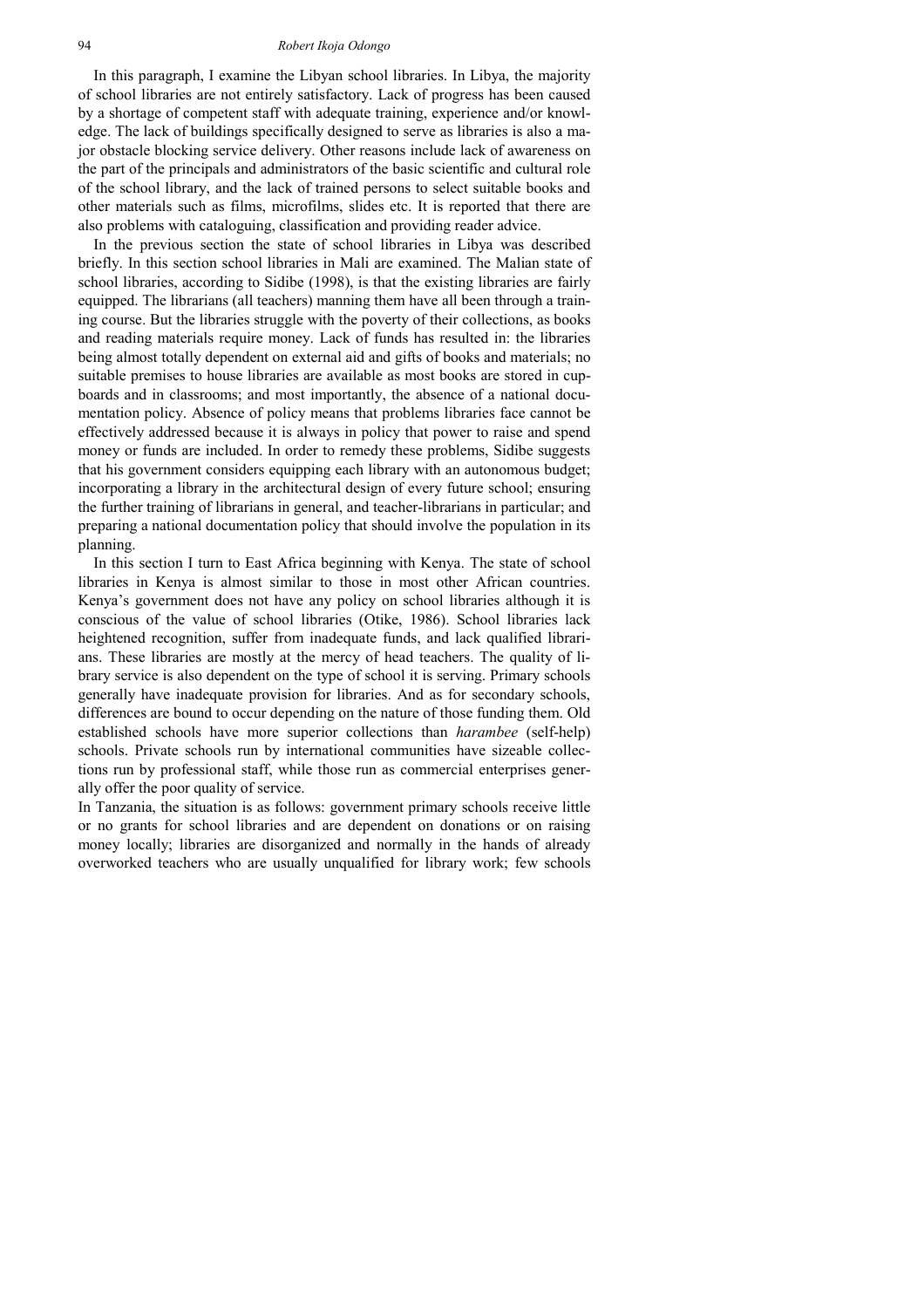have purpose-built libraries, and the existing equipment and furniture is unsuitable for library use; and school libraries are not well used – except, perhaps, as study areas by senior pupils. Ilomo (1985) found that very few primary schools had libraries of any significance. In many cases, they were merely cupboards filled with purchased books, and many primary schools borrowed books from the National Library Center. According to him, much as the Ministry of Education would have liked to develop and modernize primary school libraries, implementation was, and still is, hampered by the lack of funds and the sheer numbers involved, and for this reason, priority is given to the improvement of secondary school libraries. Finance and staffing have both been limiting factors in the implementation of this service, although some development has taken place. Rosenberg's study (1998) summarized this position well, stating that school libraries in government-owned primary and secondary schools were dead. The few existing school libraries were run by private organizations. The situation in 1997 was much the same as it was thirty years earlier. The overriding problem the study unearthed was that schools did not even ask for libraries, let alone good ones. Rosenberg thought rightly that librarians have to be pro active and demand for libraries and recognize them as important. They have to want libraries, to recognize the need for libraries, and to realize that a well-stocked and well-organized library is essential for teaching and learning. Only then, according to Rosenberg and likeminded thinkers, would a part of the per capita grant given to each school be reserved for library expenditure. And only then would schools see the need to permanently appoint trained library staff and thus ensure control and continuity, rather than rely on teachers who are frequently transferred and, in any case, have other duties to perform. Rosenberg also attributed the problem to the school curriculum. According to the author, the education curriculum in Tanzania like in most African countries was biased towards formal instruction, and teachers only expected textbooks to be read – broad reading was discouraged. Therefore, unless there are changes in the attitude towards libraries, no lessons could be learnt from model libraries. Advice and training are generally of little use if they fell on deaf ears. Similar reasons were reiterated by those she interviewed in 1997. Funding or the lack of it was again cited as a reason for the failure of School Library Service (SLS) to maintain services, whether for the purchase of books, the running of mobile services or even for making transport available for librarians to visit schools. From Tanzania, examination of Uganda follows.

The White Paper on Education (1992) in Uganda recognizes that the state of libraries in educational institutions in the country is pathetic and has not changed since then. The facilities are either non-existent, or out of date. Although the government explicitly mentions the rehabilitation of existing libraries and the establishment of new school libraries as essential facilities in the construction of new schools, what is significant in the White Paper is the complete silence around li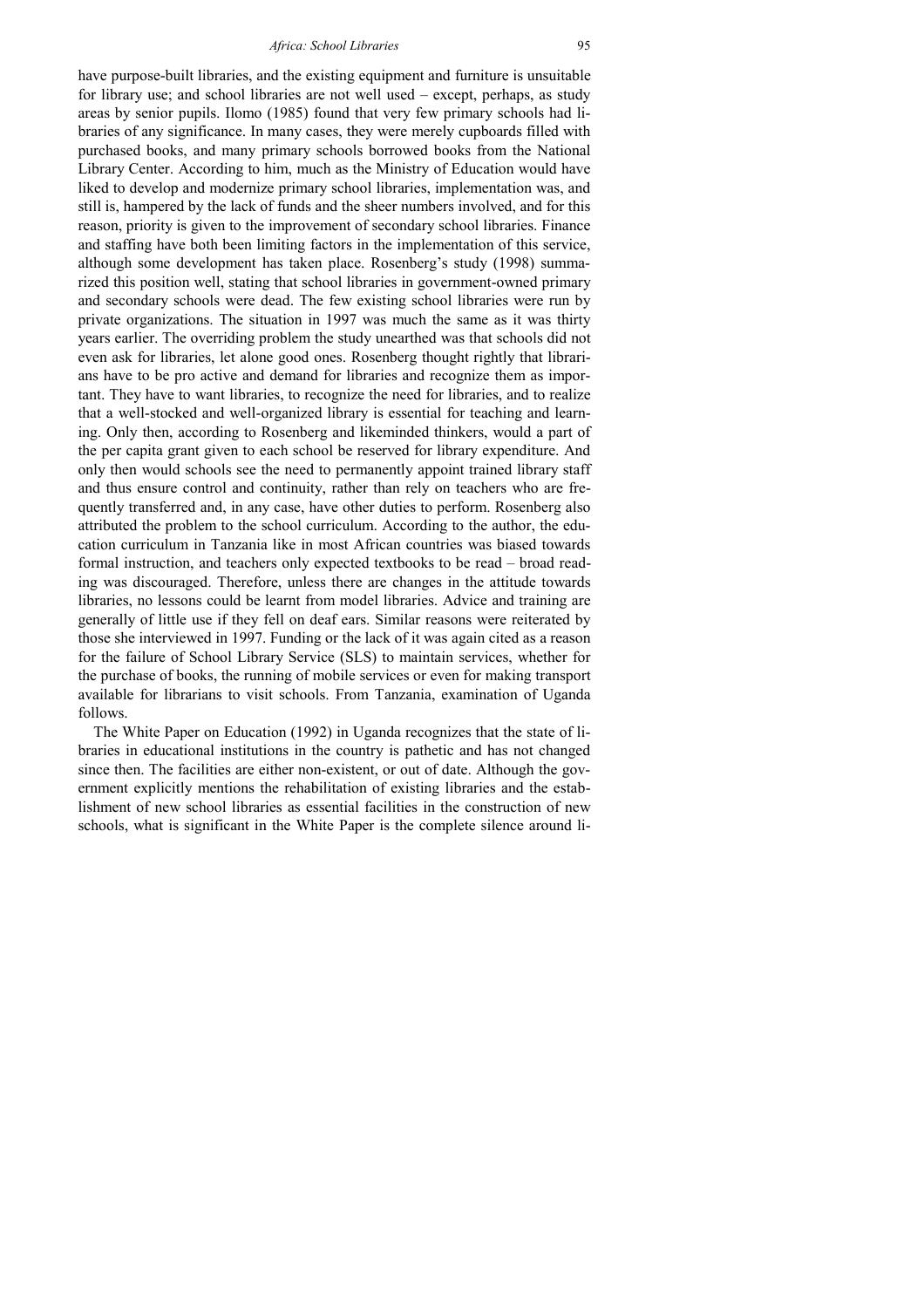braries below secondary school level (Uganda, 1992). A further issue is the vicious circle of non-library use that is almost universal in Uganda. The teachertraining curriculum is non-library-oriented. The result is non-library-user teachers teaching a non-library-oriented curriculum to children of non-library-user parents (Kigongo-Bukenya in Nakabuye, 1996). Other reasons have also been advanced for the generally poor image of Ugandan school libraries. Some have blamed it on the lack of any clear and progressive ideology or commitment to library development. Others blame the education system and its lack of support for the school library as a teaching and learning resource that should be part of the curricula. Kibirige in Kigongo-Bukenya (1984) outlined the following factors as responsible for the predicament of Ugandan school libraries: the missionary influence; the British colonial influence (on schooling and the curriculum); the examinationoriented education system; attitudes of the educated (i.e. qualification and status achievement as the main aim of education); inadequate development (concentration of projects in or near urban areas); inadequate funding of education (as a result of an underdeveloped economic base); generally poor library services in public libraries without children's collections to serve as examples for schools; lack of defined national standards for libraries in general and school libraries in particular; the role and influence of external agencies and charity organizations on school library development (negative and positive effects); political disruptions; a laissez faire attitude towards the library by school administrators; the lack of a wellequipped indigenous book industry; inadequate and often out-of-date stock; and improper use, and in some cases, complete absence of library accommodation and facilities. Improvements in school libraries appear to result from individual head teachers' efforts and the work of school inspectors in their personal capacities, rather than consistent government policy.

In terms of the school library situation in Ghana, Alemna (1996) portrayed that the school libraries were not functioning well enough to take their proper place in the learning and teaching programs. The author found that existing school library facilities and services were mere collections of materials in space, with very little equipment for students to use. Few schools had special blocks or buildings for libraries, although a number of them had single rooms often attached to the classrooms that were used as school libraries. Book stocks were seriously inadequate, outdated and worn out, and therefore of very little use to students; and there were very few schools in Ghana with professional, full-time school librarians. All schools made use of library clerks and student-assistants. However, there were some good points about these libraries, such as the fact that the acquisition and processing of books was done by the Ghanaian Library Board, and the relationship with public libraries was very close.

In the neighboring Nigeria, Aguolu (1975) has revealed that, there was a general misconception that a library is a luxury that can be dispensed with, or that is not worth worrying about. The author found that school administrators were skeptical about the usefulness of a school library, or were not convinced that it could im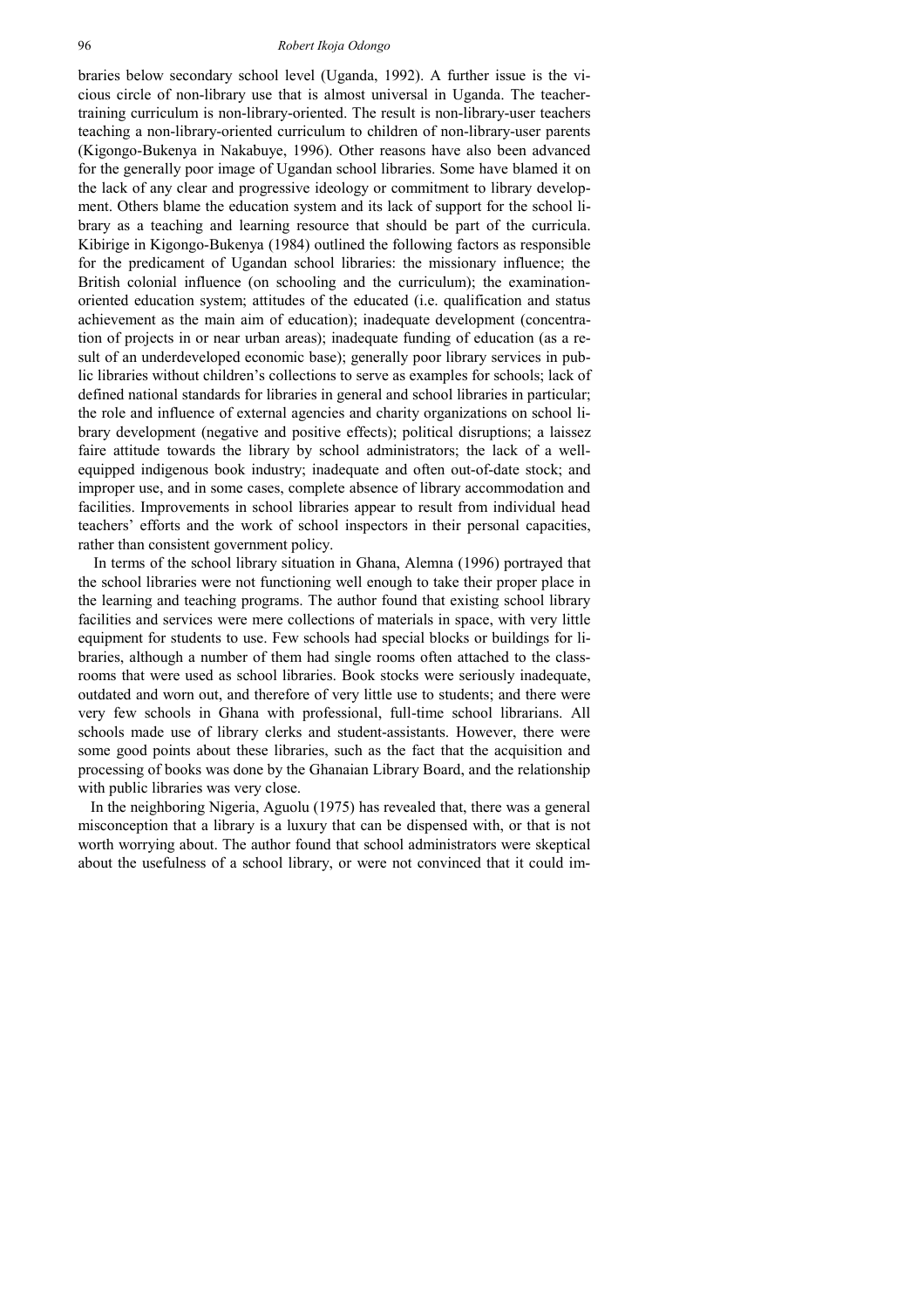prove the quality of education given to pupils. Thus, primary school teachers saw no value in libraries, as they believed that the main aim of primary education is to teach the three Rs – reading, writing and arithmetic. Because of this mindset, the school library service was, and still is, the most neglected of all library services in Nigeria. Aina (1979:58) reinforced Aguolu's observations, noting that the development of school libraries was not encouraging because organized libraries did not feature in Nigerian primary schools, although library corners existed in many classrooms. The state of development in secondary school libraries wasn't any better. Aina (1979) found that it was only in Lagos that there was an effective school library service that assisted with the development of primary school libraries in the state.

For Lesotho, McGrath (1978) provides an overview of the development of school library services in that country. First of all Lesotho is a small country with less than two million people. It has primary and secondary schools managed by the Ministry of Education and by religious missions. While school library development commenced in many post-primary schools and in some high schools, there is almost no development at all in primary schools. The nation has not developed the school library policy. However, most schools have some space for a library collection but even while library spaces are available, they remain inadequate for the number of pupils enrolled in most schools. Many schools also lack sufficient shelves and have inadequate provision (i.e. tables, chairs, etc.) for a class of pupils to sit, read and write in. Few schools possess basic library equipment. The number, quality, and relevance of book stocks reveal marked variations from school to school. Collections in most schools do not meet the schools' educational needs. A few schools had started developing their libraries into multi-media resource centers and commenced in the acquisition of audiovisual materials and equipment. The dismal condition of most collections in schools is mainly due to the absence of a trained teacher-librarian with enough time to select materials, organize the collection and provide service. Only a very small number of schools have a teacher with enough scheduled time to serve as a Library Resource Teacher. The schools also suffer the absence of a regular, annual budget for the library to buy books. Many schools allocate no money from their funds for the purchase of library books. In the absence of the required funds, schools accept all donations without criticism and, as a matter of policy, generally never discard books, however unsuitable. Most of the organization within libraries is incomplete; some libraries exhibit no evidence of any organization. Organizational problems were a direct result of: (a) lack of trained teacher-librarians and, (b) lack of the time it would take for the available library teachers to organize and maintain the library's collection. Although some libraries provided pupils with adequate access to the library, most did not**.** Some instruction in book and library use was given in some schools, but there was little evidence of a planned sequential programme for the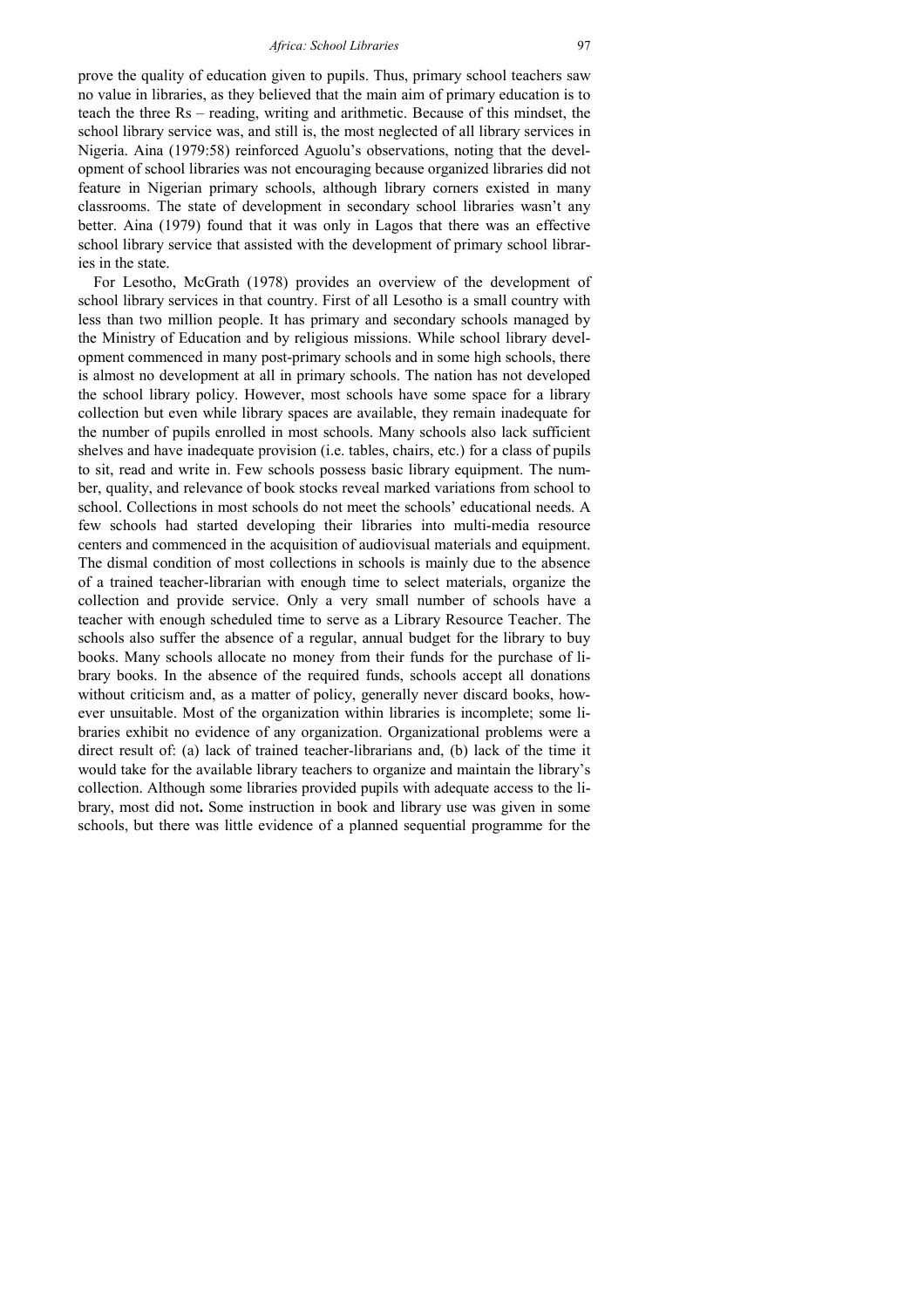#### 98 *Robert Ikoja Odongo*

acquisition of the necessary book, library, and research skills over the years in secondary/high schooling. Current curricula did not encourage resource-based, research-oriented individual learning and small-group activity. The potential of most libraries to contribute to this development has scarcely been touched on.

In Zambia, Mukwato (1972) found the state of school libraries to be unimpressive, highlighting the lack of school library buildings within primary schools. Putting up buildings in thousands of primary schools was such an expensive business that authorities tended to argue that the classroom library, which already operated in nearly all primary schools, was the ideal solution. Mukwato acknowledged, however, that the Public Library Service in Zambia provided primary and secondary schools with books and that there was also a postal and mobile service. In another report on Zambia, Olden (1990) quoted Julie Carpenter and her colleagues in summing up the state of secondary school libraries as mainly responsive, passive elements within their institutions. The buildings were run down, the furniture was dilapidated, and the books were outdated and showing signs of intensive prolonged use. There were also a high proportion of largely irrelevant donated books taking up shelf space that would otherwise be empty. Olden cited a Zambian librarian who lamented that there are effectively no libraries in government schools in Kitwe, the second largest city. Mismanagement, vandalism, and dependency on book donations were among other problems that were reported. An IFLA report (2001) showed that while the educational infrastructure in Zambia is generally inadequate, there is also a great disparity between the resources that go to urban schools and the meager supplies available to rural schools. When a school or children's library exists within a community, it typically has fewer books and educational materials, or doesn't even have a library management system in place. The Ministry of Education (MOE) is struggling to promote a culture of reading amongst both adults and children.

Totemeyer (1996) described the Namibian school library scene prior to independence as a product of a century of colonialism, the last decades of which were dominated by its apartheid. Primary and secondary schools were fragmented to the point that eleven different ethnic authorities managed Namibian schools. The funding of schools was also arranged along ethnic lines. The result of this system was that a vast sum of money was made available to white schools, which were privileged with everything they required, including computers, books and other printed materials, and audio-visual software and hardware for their school libraries. The state of library provision for the schools designated for black students, on the other hand, was appalling. A study conducted in 1990 by the Department of Information Studies from the University of Namibia established that 77 percent of Namibian schools had no libraries or even book collections until recently when the Government of Namibia has began including a library room in each secondary school it builds. However, this room is often used for other purposes or stands empty without any furniture or stock (University of Namibia, 1990). There was no school library policy until the late 1990s. Obviously, the lack of school libraries in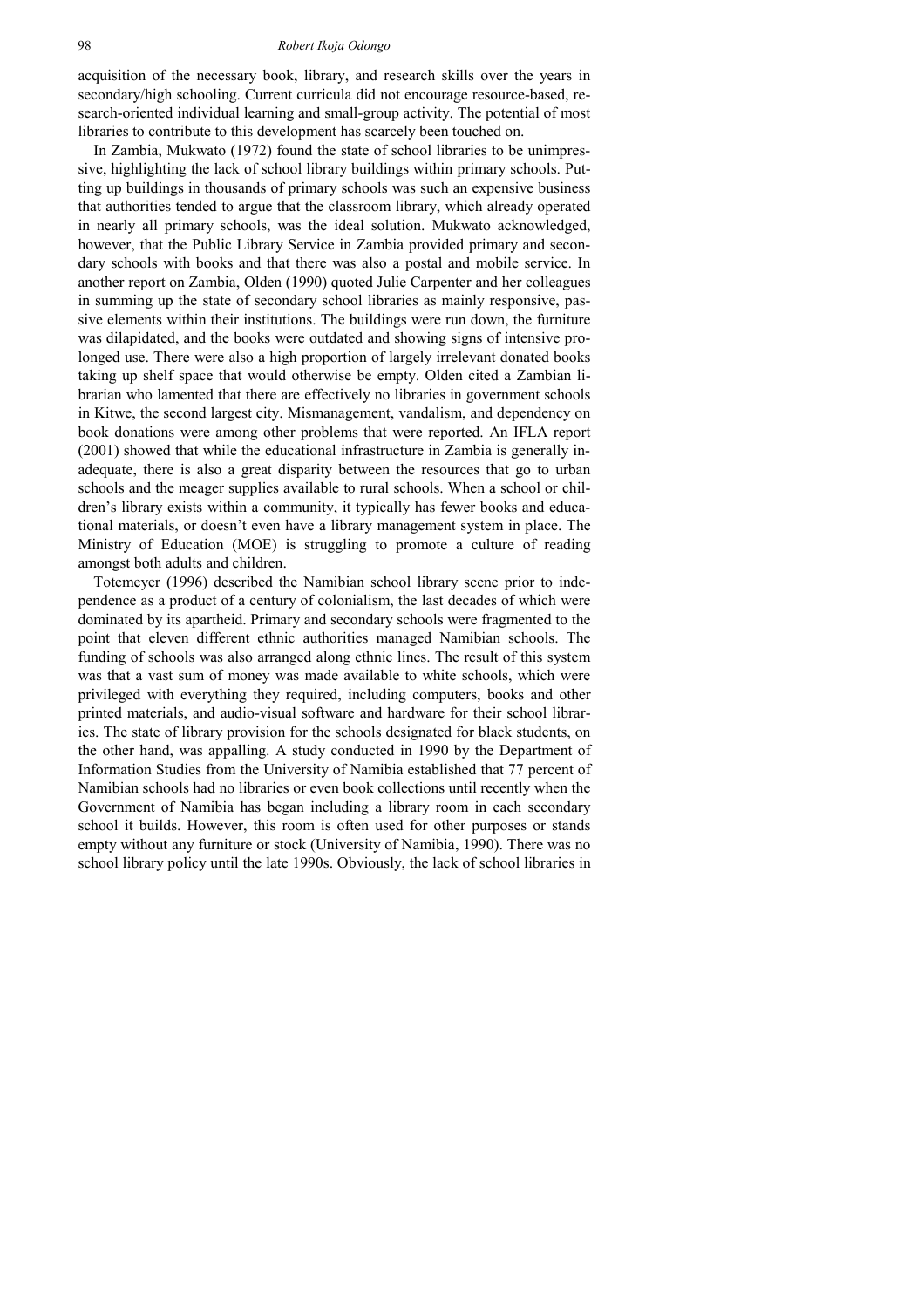Namibian schools was not the sole cause of this phenomenon. Other factors, such as poorly qualified teachers, the lack of classrooms and textbooks, and poor social environments within the home and community, were also responsible for this state of affairs. In the next paragraph school library development in Zimbabwe is described.

Made (2000) traced the development of library services in Zimbabwe to 1895- 1927, when public/subscription libraries, school libraries and special libraries were established. School libraries were established as part of the rural library service by the National Library and Documentation Service. The aim of this arrangement was to enable students from schools with no static libraries to have access to reading material through this service. The operation of school libraries had been largely left to individual school authorities, with minimal central guidance and direction. At primary school level, there was virtually no library facility – not even one based on the class library. In schools where there were libraries books were stolen and abused and the library was likely to be locked up when the designated teacherlibrarian was away. Only a limited number of titles, in English, were commensurate with the reading ability of African pupils.

A number of people have written about school libraries in South Africa. Dick (2007:13) for example found that there was a lot that had been written and published on the historical development of libraries in South Africa. He documented that as early as 1803, there were attempts to set up school libraries in mission stations, such as near Port Elizabeth. This was due to the missionaries' efforts to teach reading and writing that raised the literacy levels at these stations to the extent that they, the missionaries requested religious societies back at their places of origin, such as the Religious Tract Society, to supply schools with reading and religious materials. Other developments included the launching of reading rooms and library depots. Another author, Fourie (2007), who while discussing the library and information service structure in South Africa touched on the development of school libraries since the Carnegie survey in 1928 and the Interdependent Committee Report of 1937. He said there had been attempts to establish closer ties between libraries and education. The latest was based on Curriculum 2005, which was implemented in 1997 and was expected to raise the importance of school libraries – but did not. The National Education Act also comments on the provision of facilities such as libraries and their impact on schools. According to Le Roux (2002:16), the role of developing school libraries was assigned to the school governing bodies, which were expected to do their best to improve the quality of education in their schools and, therefore, to increase the budgets for their libraries.

 Radebe (1996) also discussed school library development in South Africa within the framework of the historical development of its education. She cited policy discussions and how these attempted to inform the perspectives of the African National Congress (ANC) on education in general and on school library provision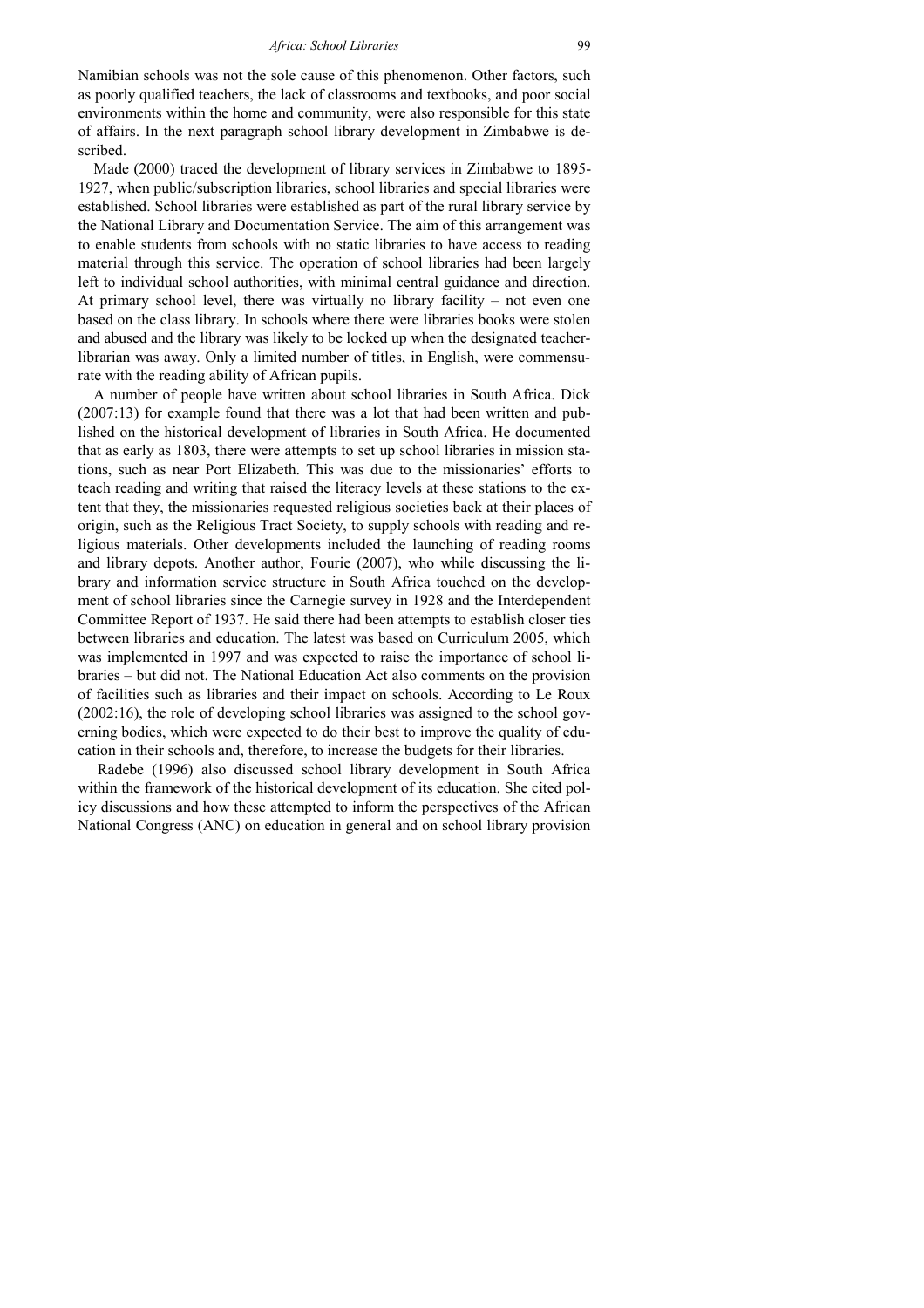in particular. Policy proposals focused more on redressing past imbalances in favour of previously deprived black communities. On the whole, school libraries in South Africa have been marginalised and undervalued. Citing Lor (1992) and Stadler (1992), Radebe found that the general, across-the-board marginalisation of school librarians both within the school and in the library profession, the absence of a school library organization, a lack of realistic funding for these services and the low level of substantial policy research were issues that needed attention. Similarly, Hart (2006) identified key events and factors associated with school libraries. According to her, in order to understand the school library situation in South Africa, the following had to be taken into account: the legacy of apartheid; two government-sponsored surveys in 1997 and 1999; educational legislation since 1994; national norms and standards for school funding; Curriculum 2005 and the National Policy Framework for school library standards; increasing concerns over the poor reading abilities of South African learners; and the Technology-Enhanced Learning Initiative Policy Framework of 1996. Regarding apartheid, Hart highlighted the position of school libraries based on racial lines. The schools belonging to the white sector of education had libraries that were on par with those in the developed world, whereas libraries in black African schools were virtually non-existent. It was only in the 1980s that libraries in black schools began to improve with the appointment of school librarians and the addition of library materials' budgets. But the 1990s brought problems when government enforced national pupil/teacher ratios – in the interest of equity. This action saw a fresh wave of retrenchments of school librarians. The schools' governing boards paid those who remained. However in 1997, the Department of Education conducted a national audit of school facilities and found that less than 30 percent of South African schools had libraries. Another survey by the Human Sciences Research Council in 1999 revealed that during that period, 32 percent of South African schools had "on-site" libraries, and in terms of their distribution, there were huge provincial disparities. The report commented on the unavailability of many already existing libraries, which were often used as classrooms or shut for most of the day because the 'librarian' was also a fulltime teacher. A school Register of Needs audit of school facilities conducted by the Department of Education estimated that 8 million out of 12 million South African learners did not have access to libraries in their schools (Hart and Zinn, 2007:92). It should be remembered that South Africa held her first democratic election in 1994. This election brought about widespread changes in education. School libraries came to be recognized as the responsibility of three layers of government, i.e. national, provincial and school. In terms of the legislation passed following 1994, two are relevant – the national Education Policy Act of 1996, and the SA Schools Act of 1996. The National Education Policy Act spells out the responsibilities of the various layers, i.e. the central government retains policy building as its primary function, the provinces implement the policy, and the schools to run the libraries. The SA Schools Act aims to bring democratic management down to school level. It grants powers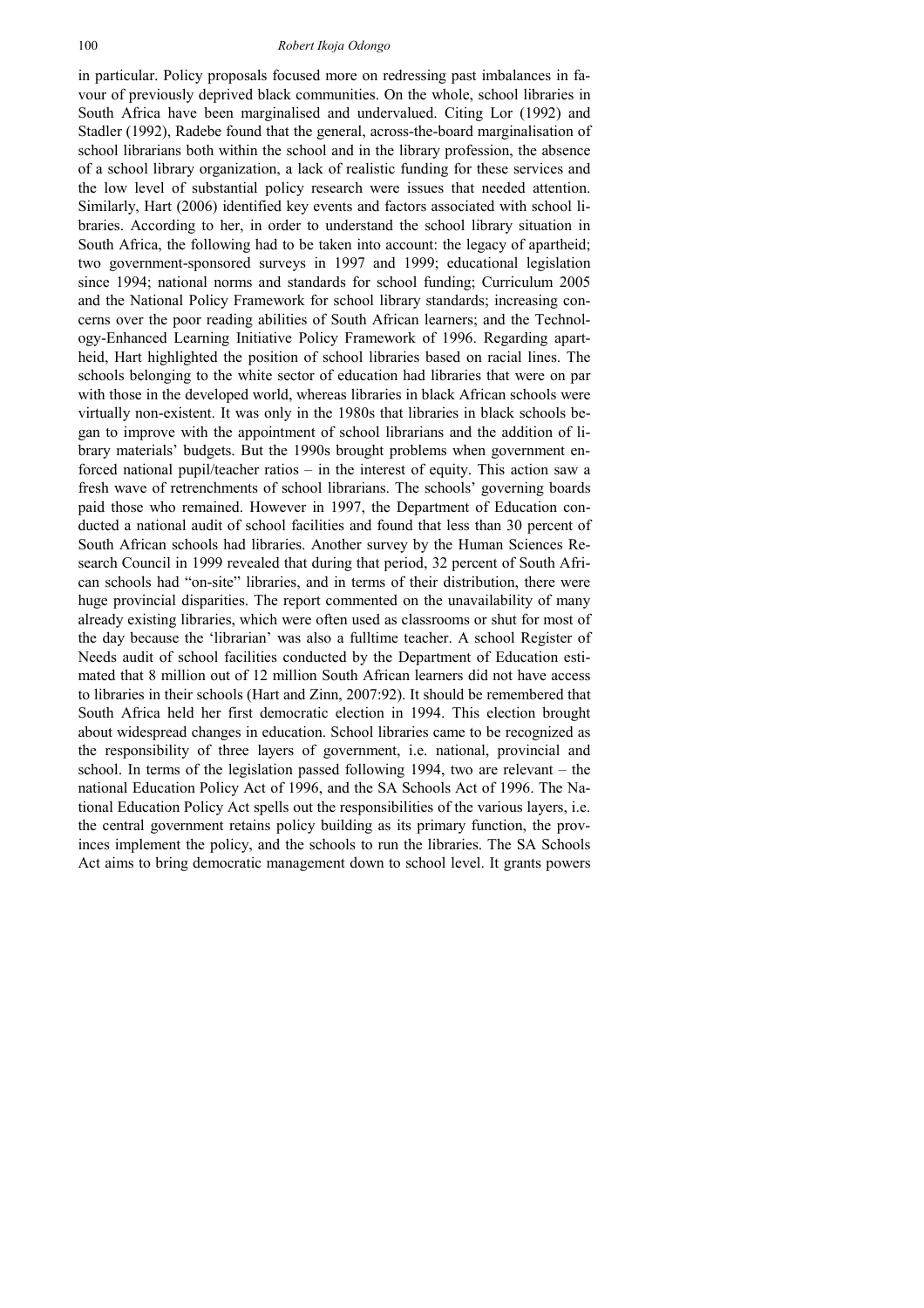to governing bodies to appoint librarians. Curriculum 2005 emphasized outcomesbased learning, where libraries were meant to play a central role. Teachers were expected to move away from a *chalk-and-talk* format and reliance on textbooks towards *resource-based learning*. The result of this was no better. Citing Karlson, de Jager et al. (2007:143) stated that the adoption of outcomes-based education (OBE) by the department of Education was welcomed by school librarians, who saw a space in the education program for the inclusion of information literacy skills and consistent advocacy for the library and its role in learning. But this did not happen because of the dismal progress in finalizing the school library policy. Rather wittingly, the response had been that the Department of Education was still working on a policy framework that should have been completed in 2005. (Note: Improve links.) Teachers were overworked and there weren't enough books in the libraries. It was in 1997 that the government began the process of drawing up a national policy statement for school libraries. After wide consultations, the result came to be the *National Policy Framework for School Library Standards* (1998).

It should also be mentioned here that many policy provisions have been made that directly relate to school library service development in South Africa. These include: the ANC Policy Framework for Education and Training (1995); an NGO named Read, Educate and Develop (READ), an initiative that investigated the school library policy (1990); the 1992 National Policy Conference; and the National Education Policy Investigation (1992), renamed the National Education Coordinating Committee. In this document, Radebe (1996) highlighted a programme for the introduction of school libraries – particularly in disadvantaged black schools – and the sharing of resources. Radebe (1996) stated that in 1994, the ANC hired a research body, the CEPD, to develop a LIS policy and to translate policy proposals into implementation plans or strategies. This resulted in the Implementation Plan for Education and Training (IPET). The IPET document motivated the placing of LIS within the Ministry of Education, arguing that without libraries and information services, student-centered and resourced-based learning – designed to liberate students and teachers from authority and textbook-based learning – are doomed to failure. Radebe stated that almost all white schools had been provided with adequate school libraries or media centers. Citing Braude, Radebe (1996) conceded that school libraries in South Africa cannot be viewed through a single lens because of the existence of different and separate education departments. There are vast differences in the provision of libraries, ranging from a complete lack of services, to collections in small boxes, to fully equipped 'First World' media centers.

The South African results of a 2004 survey for the implementation of new a policy document makes for sober reading: 19 percent of the responding 5156 schools have a central library; 31 percent have a storeroom for a library; and 20 percent have no library at all (Hart & Zinn, 2007:93).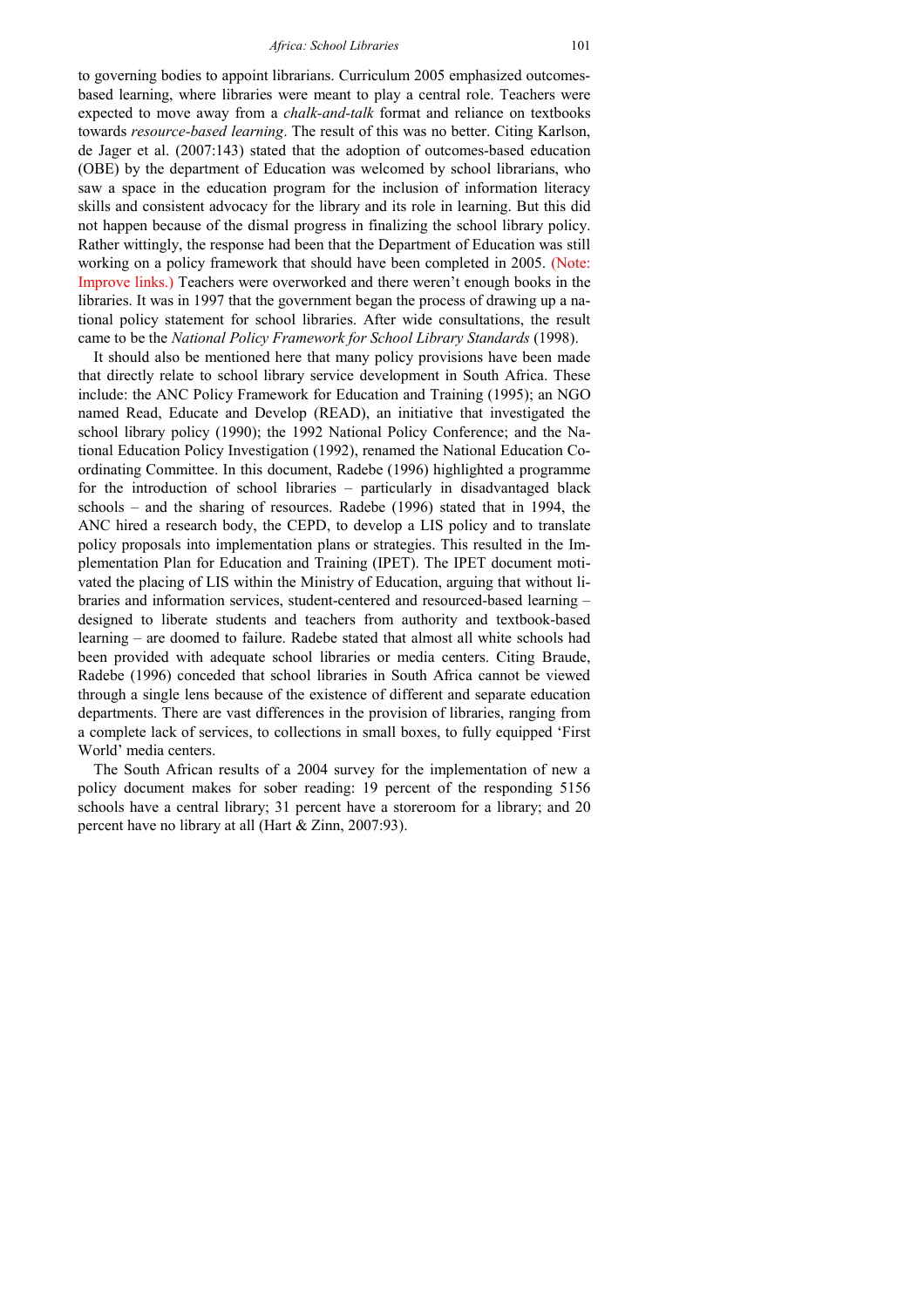### **3. CHALLENGES OF SCHOOL LIBRARIES IN AFRICA**

There is evidently a fundamental lack of appreciation amongst policy-makers and educators when viewing the role of the school library. Underpinning this thinking is the noted absence of school library policies and the lack of will on the part of governing bodies, both of which are important aspects of library management (Hart & Zinn, 2007:93). Educators across the board appear less than convinced that school libraries are beneficial. The reluctance of school governing bodies to recognize the need for school libraries is of particular concern. The marginalization of school libraries is an issue that stands out very clearly in the writings of Otike, Aina and Rosenberg. Through studies set in Nigeria, Carroll (1981) and Rosenberg (1998) reinforced the idea that commitment to school libraries is very low, partly due to the educational background of many administrators and teachers who rarely prioritize libraries at primary and secondary school levels. The present educational system is also very examination-oriented. The demands of the syllabus, lack of facilities, and the value attached to examinations all contribute to a system characterized by the provision of instruction by teachers, the study of a single textbook per subject, and copying of notes from a chalkboard. Library use seems to have little relevance in this system, even with the existence of an adequate school library, and this appears to be the norm throughout the continent. For this reason, many believe that advances in adequate accommodation and resources, insufficient commitment to school libraries, lack of materials, lack of trained librarians, and the weak state of school library provision are tied to larger issues of educational reform. Carroll stated that the challenges and obstacles facing school libraries in Africa include the lack of also local publishing. The author stated that accommodation is generally a serious problem for school libraries in Africa. Because of rapidly increasing school populations stemming from growing populations, classes are held in every available room or even outside. While a number of schools have a library the size of at least one classroom, a significant minority has no separate room. Those without such rooms have the library collection in the staffroom or head teacher's office. Where space is available, libraries often lack basic items such as tables, chairs and bookshelves. Funds available from governments are limited. This scarcity is compounded by the rapid expansion of education. Nigeria, for instance, introduced universal primary education (UPE) in 1976, and Uganda in 1996, and this has led to big surges in the primary school population. Linking this to an observation about the school libraries in Lesotho, it is found that a number of secondary schools had space for a library collection, but that the spaces were inadequate for the number of pupils enrolled. Even where a library existed, there was a constant temptation to transform the room into a classroom, especially if the library was poorly stocked or equipped and had no trained staff to run it. Sturges and Neill (1992:142) place the blame on librarians. They believe that African librarians are themselves less than convinced of the importance of librarianship for young people and do not generally place a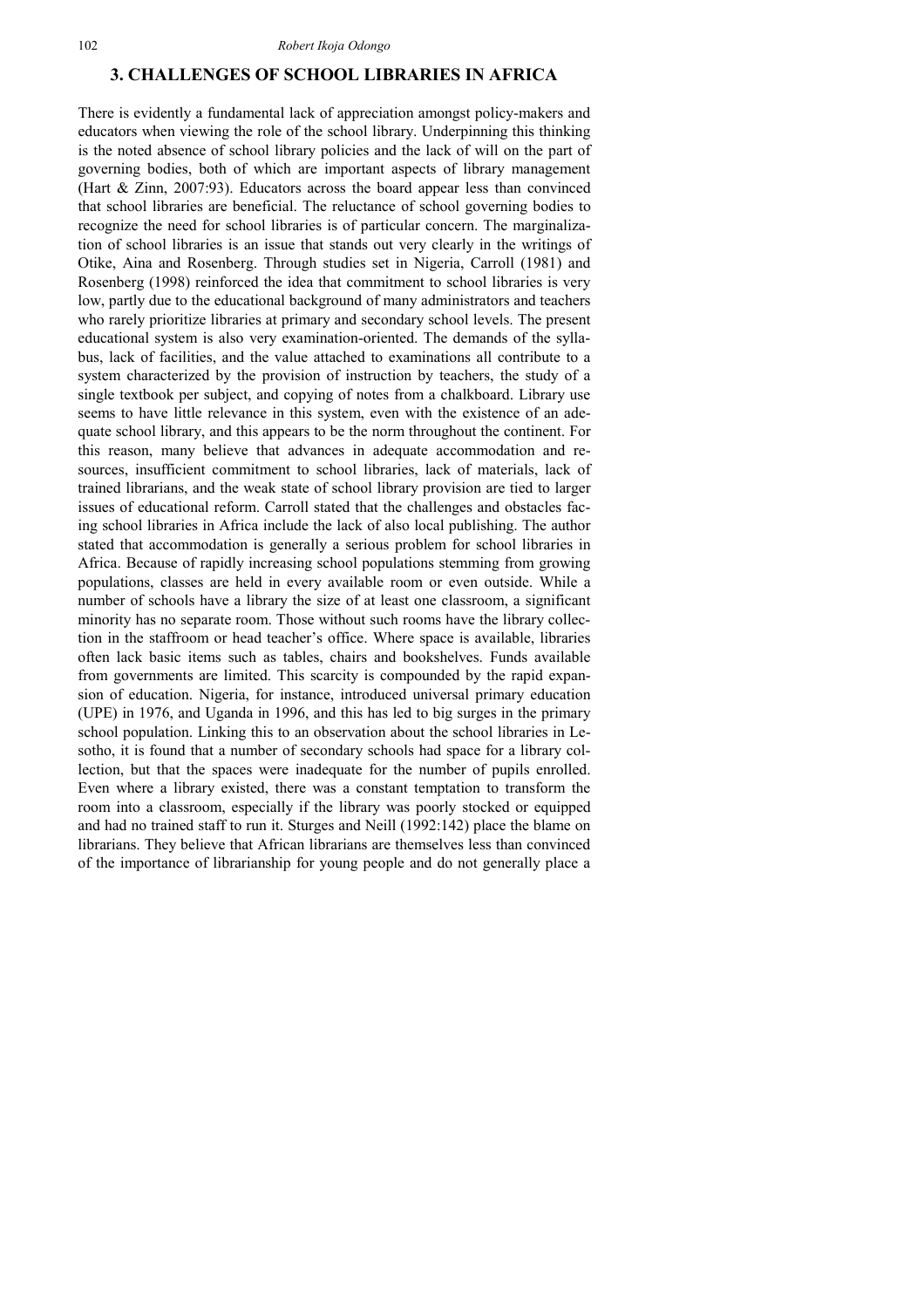high value on school libraries. Needless to say, I can also add that school administrators who consider librarians expensive are a likewise bottleneck.

The absence of library management tools such as classification schemes and cataloguing tools certainly diminish the effective use of a library – users simply cannot locate information. Lack of proper cataloguing and other bibliographic tools and failure to apply library standards in the methods of classification and cataloguing pose a problem in the organization and provision of library services, irrespective of how old the stock may be. In nearly all the countries surveyed, housekeeping jobs are reportedly performed manually and poorly. But through personal observation, I would add that the tools for library management are expensive and generally not available in African bookshops. The local publishing industry and book trade are also part of the failure of school libraries in Africa. African publishing is weak and underdeveloped, and few titles rooted in local situations are published. This situation is against the principle of effective library services, which requires relevant materials to be rooted in local culture. Research has shown that initial literacy skills are best acquired when taught in one's mother tongue.

Local books and a flourishing information sector are needed in order for local publications to become widely accessible, to promote local languages, culture and literature, and to underpin literacy and reading skills. Shelves mirror mostly foreign texts of little relevance to the African environment, and this is despite the feeling that primary schools would do better if the books available to them were published in the relevant local languages. Finally, rapid advances in information and communication technology offer exciting opportunities to address the challenges of the information divide. School libraries badly need computerization. However, the information infrastructure in Africa is not developed enough for computers to be roped in, and where computers exist, they are inadequate.

### **4. CONCLUSION AND RECOMMENDATIONS**

School libraries in Africa as a whole are struggling in terms of budgets, value, and governmental support. The African publishing industry is developing, but not fast enough to get African books to school libraries. Preference for teachers to run libraries as opposed to librarians is a big handicap to school library development and progress. Current attempts at stressing learner-centered methodologies are largely theoretical; learning practices remain strongly teacher-centered. However, despite their relative lack of success in practice, school libraries remain a popular solution for ensuring access to reading materials (Rosenberg, 1998). This is because libraries have the capacity to acquire, organize and make reading materials available for use of teachers and school pupils. There is, therefore, need for all stakeholders to accept school libraries as essential institutions in schools; and their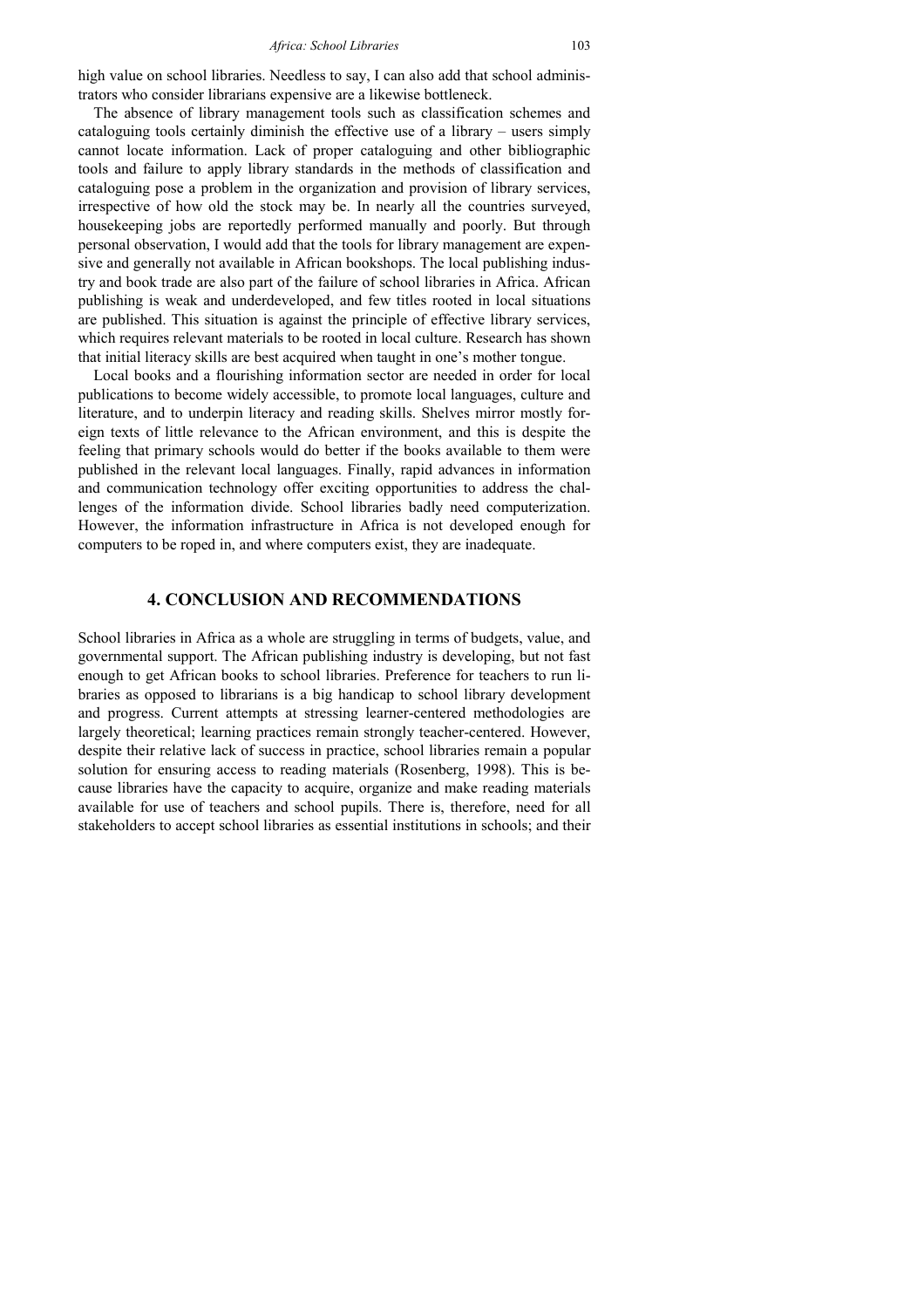value (e.g. in improving examination results) has to be demonstrable. Thus, the support offered for a school library service has to stem from demand. Rosenberg contended correctly that libraries are bottom-up rather than top-down operations; they stem from community needs. Only upon fulfilling these needs would financial support be forthcoming. Generally, school libraries are there to provide supplementary reading materials. Some of the reading material may come from outside the country and through donations, and at the moment most of the material distributed in almost all the African countries consists of donations. But the core material, if it is to be relevant to school needs, must be published and available locally. This requires a vibrant local book industry, and if this is lacking (and it is), then the contribution of any school library to education will be drastically reduced (Rosenberg, 1998).

Having stated that the onus is for governments and other stakeholders to find urgent solutions to reverse the situation and improve the state of school libraries of the future, key elements of any program intended to bring school libraries back to a reasonable standard should include:

- *Developing and implementing a genuine school library policy in every country.* A school library policy is a necessary framework for the development of school libraries. The policy needs national and institutional support in order to contribute towards the attainment of the overall educational objectives. This would ensure that money, regulations, governance, procurements of information products and furniture, bibliographic tools and other requirements are made available, and infrastructure is improved or built and equipment brought in. Almost every other thing revolves around this.
- *Recognizing and employing a skilled professional.*  School libraries need trained librarians in numbers that allow libraries to significantly contribute to their schools' objectives. The days of librarians as the sole 'gatekeepers' of information are long gone. Librarians today have the additional responsibility of ensuring that their clients are information-literate. Head teachers need to realize that school libraries without competent and motivated librarians are a liability. Library associations should work hard to support efforts or cause situations towards ensuring that there is a policy that recognizes employment of school librarians.
- *Space*

Governments and schools should find ways to improve the infrastructure of their libraries. Using dysfunctional buildings, or having no room or space at all for a library, signifies that a school is struggling on a number of levels. Rehabilitating existing functional structures or extending them improves their value and impressions about their purpose. Governments should take lead in the process of building school libraries and furnishing them. Other stakeholders should not wait until government comes in. Initiatives should come from everybody to roll out development idea of library development.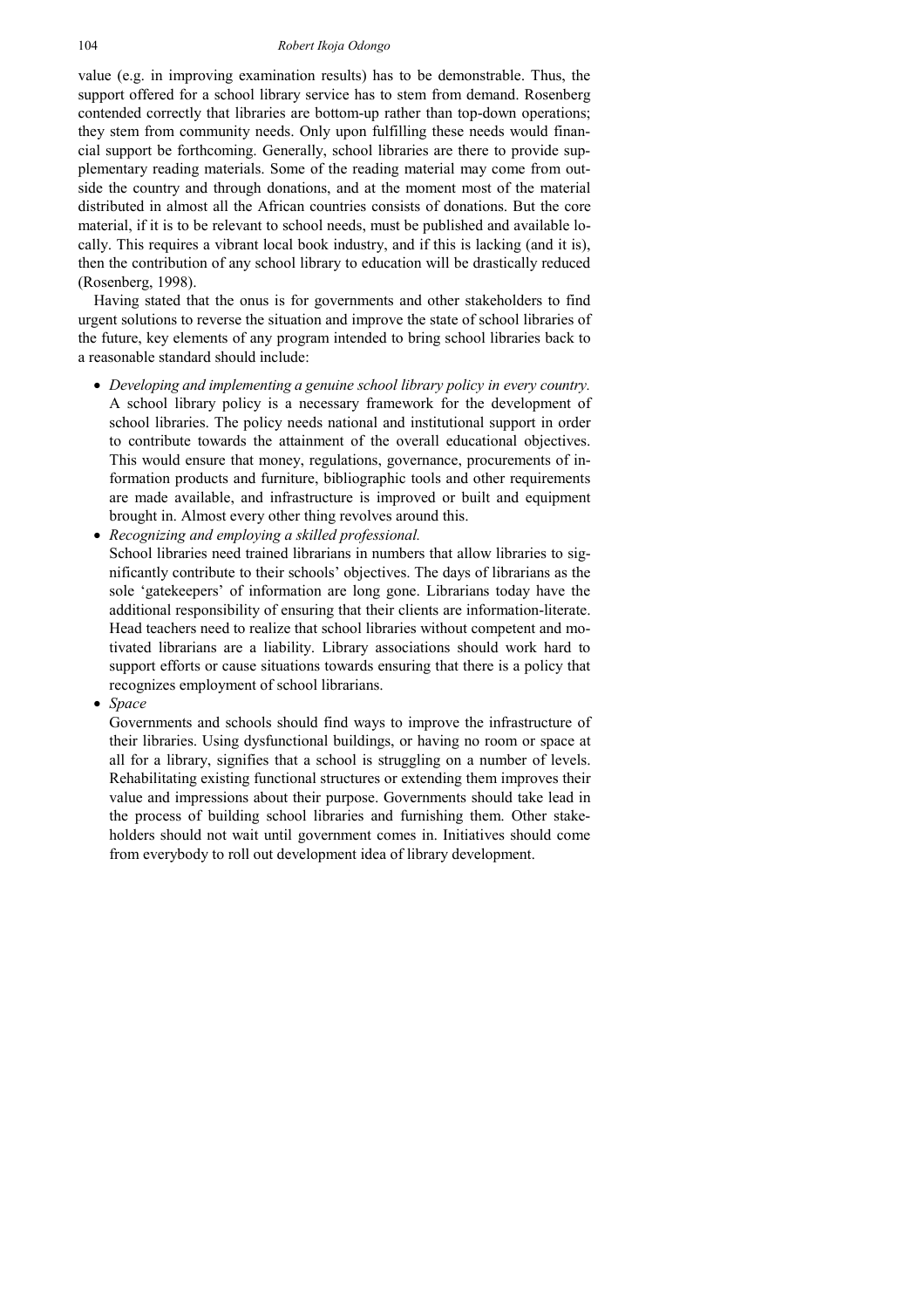• *Local language publishing program* 

Africa needs to develop the capacity to write, edit, illustrate and publish books in local languages and to get children to read these books. This requires research on what is needed by pupils in order to develop viable local language publishing programs, which would go a long way in developing the book trade in various countries and the stocking of school libraries. National Curriculum Development Centers have responsibility to participate in this endeavorendeavor. Indigenous publishers and authors are likewise encouraged to invest or engage in this virgin area of publishing.

• *Curriculum orientation* 

Rote-learning and single textbook dependence in teaching has destroyed the impetus to use school libraries. New methods of content delivery emphasizing self-directed learning using thematic curricula should be encouraged to make the use of school libraries a success. Education authorities particularly trainers must work towards making teachers understand the value of selfdirected learning and the need to relate reading to the use of the school library.

#### **References**

- Aguolu, C.C. (1975). The School Library as an Instrument of Education in Nigeria. *International Library Review* 7, 39-59.
- Aina, L.O. (1979). Factors affecting development of Librarianship in Nigeria. In *International Library Review,* 11, 57-67.
- Alemna, A.A. (1983). The Development of School libraries in Ghana. *International Library Review* 15, 217-223.
- Alemna, A.A. (1993). The Development of School libraries in Ghana. *Library Management* 14 (4): 31-35.
- Alemna, A.A. (1996). The future of school libraries in Ghana In Rosenberg, D. (1998). School library services: Ghana and Tanzania In *Getting books to school pupils in Africa – Education and research paper No. 26*. by Rosenberg, D. London: DFID.
- Carroll, F.L. (1981). *Recent Advances in School Librarianship*. Oxford; New York: Pergamon Press.
- De Jager, K., Mary Nassimbeni & P. Underwood (2007). Libraries, Literacies and learning: Retrospect and prospect In *Libraries of the future: Progress and development of South African libraries.* World Library and Information Congress 19-23 August 2007. Durban South Africa, 133-147.
- Dick, A. (2007). The development of South African Libraries in the  $19<sup>th</sup>$  and  $20<sup>th</sup>$ centuries: Cultural and Political Influences In *Libraries of the future: Progress and development of South African libraries.* World Library and Information Congress 19-23 August 2007.Durban South Africa, 13-24.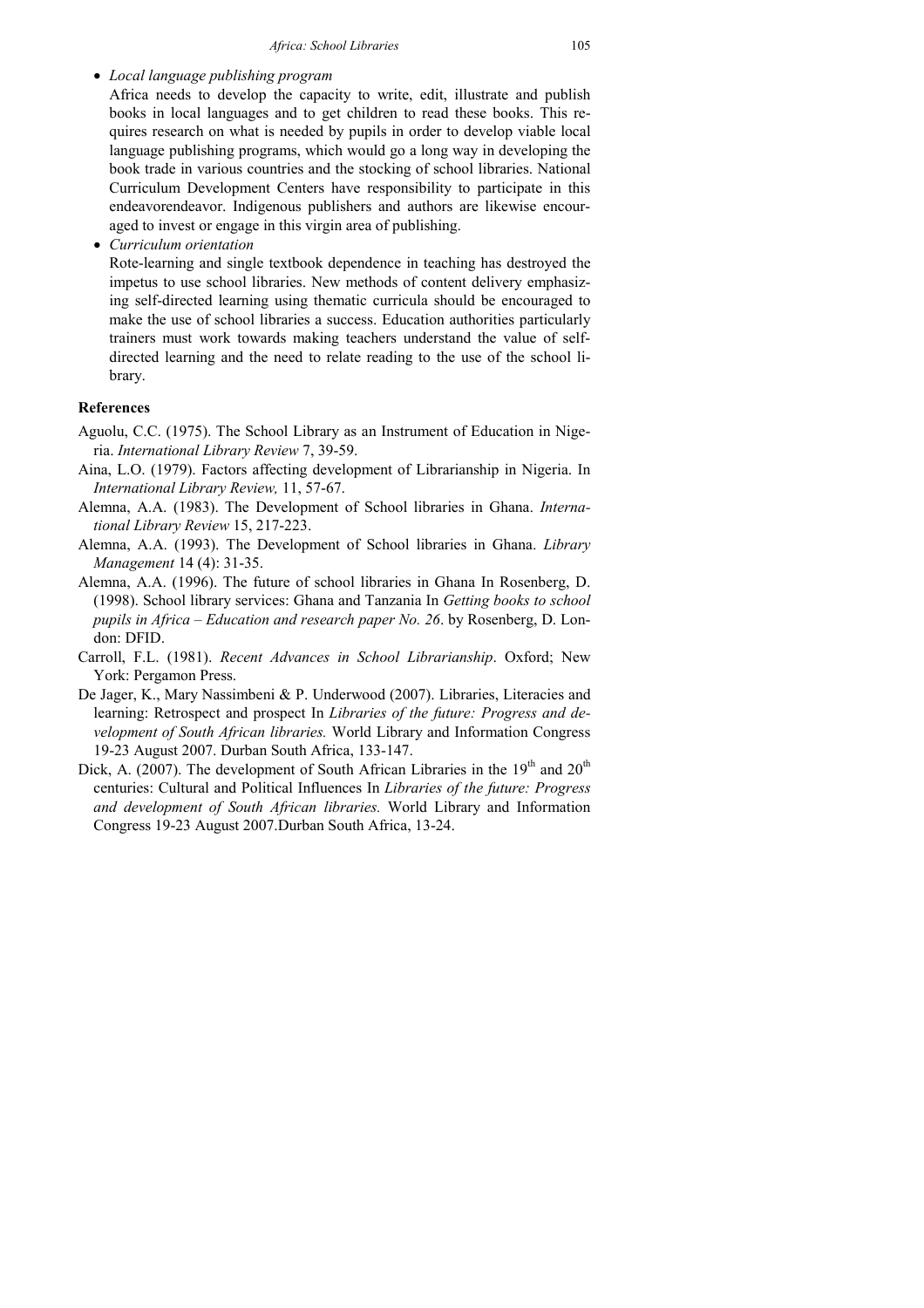- Fourie, !. (2007). Library and information Service Structure in South Africa. In *Libraries of the future: Progress and development of South African libraries.* World Library and Information Congress 19-23 August 2007. Durban South Africa, 25-42.
- Gallal, A.M. (1973). "Libraries in Libya" In *Unesco Bulletin for Libraries.* Vol. XXVII, no. 5, 257-261.
- Hart, G. (2006). *School Libraries in South Africa: past, present and the future.* [Online] Available: http://www.sapartners.org/documents/School Libraries Accessed 9/6/2007.
- Hart, G. & Sandy Zinn (2007). The Conundrum of School Libraries in South Africa. In *Libraries of the future: Progress and development of South African libraries.* World Library and Information Congress 19-23 August 2007. Durban South Africa, 89-106.
- Ilomo, C.S. (1985). "The History and work of Tanzania library Service 1963- 1980" In *Aspects of African Librarianship*/ edited by Michael Wise. London: Mansel.
- International Federation of Library Associations and Institutions (2001) Pan African/Pan Arab Conference on Public and School Libraries Rabat, Morocco 19-22 September, 2001 [Online] Available:http://www.ifla.org/index.htm. Accessed 21/11/07.
- International Federation of Library Associations and Institutions (2006). IFLA/UNESCO School Library Manifesto. Retrieved from: IFLA-UNESCO School Library Manifesto. [Online] Available: http://www.ifla.org/VII/sII/ssl. htm#3d. Accessed 10/3/2007.
- Kigongo-Bukenya, IMN (1984). *Provision of library services to children and the young adults. Lougborough.* (Unpublished M.Lib. Dissertation).
- Le Roux, S. (2002) School library policy in South Africa: Where do we stand? In *South African Journal of Libraries and Information Science,* 68(2): 112-122.
- Made, S.M. (2000). *Library and Information Services in Zimbabwe*. Harare: College press Publishers.
- McGrath, L. (1978). *Development of School Library services in Lesotho.* Report prepared for the government of Lesotho by UNESCO. Paris: UNESCO.
- Mukwato, L.E. (1972). School library service in Zambia: Present and future plans and the work of the Zambia Library Association. In *EALA Bulletin* No. 3 July, 97-112.
- Namibia**.** University of Namibia. Dept of Library and Information Science. *State of school libraries in Namibia.* Namibia:UNAM.
- Olden, A. *Information and Library in the developing world: 1 Sub Saharan Africa.* Edited by Wise, M & Olden, A. (1990) London: The Library Association.
- Otike, J.N. (1987). The Role of a School Library: The Kenyan Experience. In *International Library Review*, 19, 413-421.
- Radebe, Thuli (1996). Current trends in school Library development in Uganda *In School Libraries in Uganda*: Papers and proceedings of a DSE/EASLIS/MOES